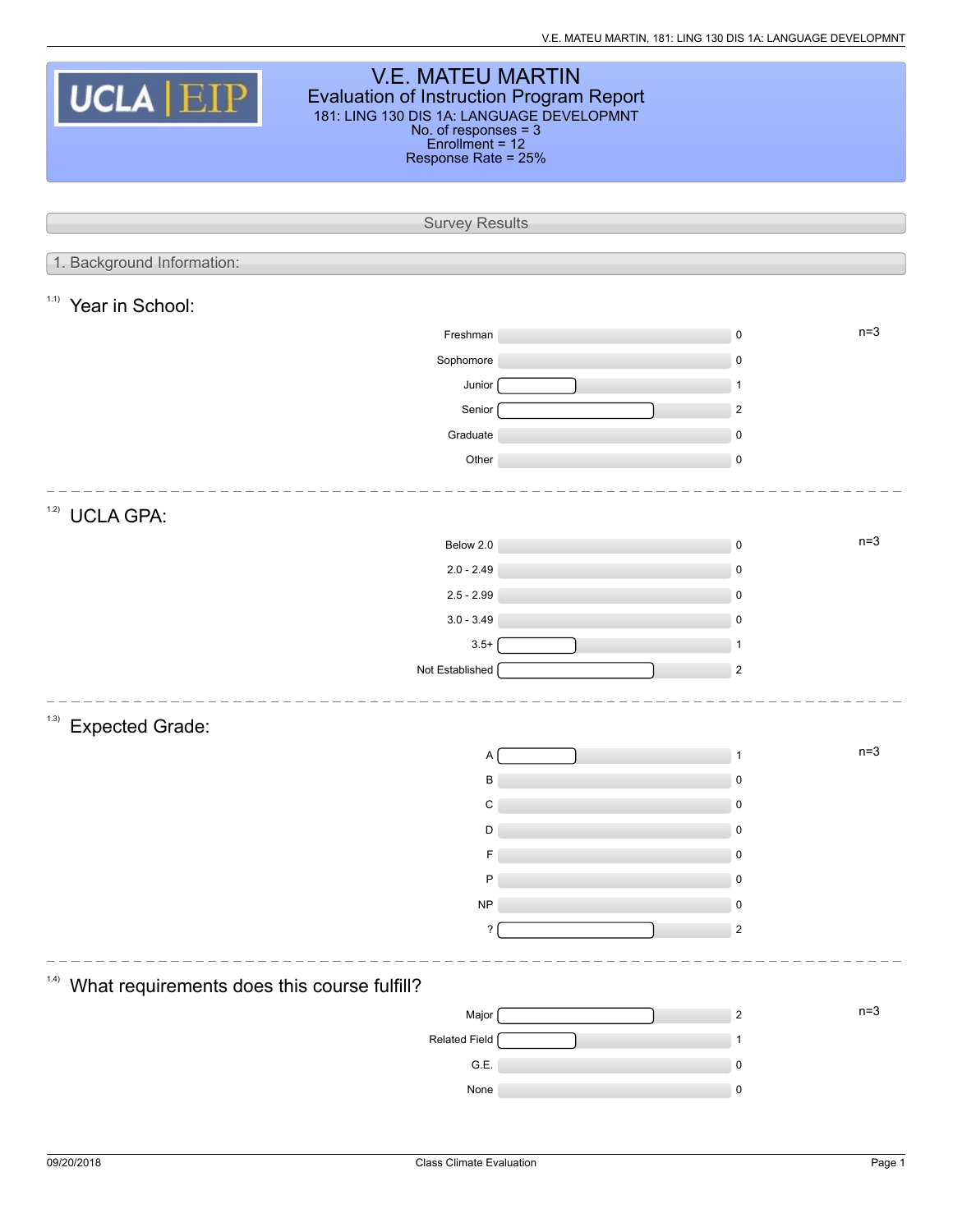| 2. To What Extent Do You Feel That:                                          |                      |                |                                                                                                                                      |                |                               |                |                |   |   |                        |                                                             |
|------------------------------------------------------------------------------|----------------------|----------------|--------------------------------------------------------------------------------------------------------------------------------------|----------------|-------------------------------|----------------|----------------|---|---|------------------------|-------------------------------------------------------------|
| Teaching Assistant Knowledge - The<br>T.A. was knowledgeable about the       |                      |                |                                                                                                                                      | $\overline{0}$ | $\mathbf 0$                   |                |                |   |   | Very High or<br>Always | $n=3$<br>$av = 9$<br>$md=9$<br>$dev = 0$                    |
| Teaching Assistant Concern - The T.<br>A. was concerned about student        | Very Low or<br>Never |                |                                                                                                                                      |                |                               |                |                |   |   | Very High or<br>Always | $n=3$<br>$av = 9$<br>$md=9$<br>$dev = 0$                    |
| Organization - Section presentations<br>were well prepared and organized.    | Never                |                |                                                                                                                                      |                | 5                             | 6              |                |   |   | Very High or<br>Always | $n=3$<br>$av = 9$<br>$md=9$<br>$dev = 0$                    |
| Scope - The teaching assistant<br>expanded on course ideas.                  | Never                |                |                                                                                                                                      |                |                               |                |                |   |   | Very High or<br>Always | $n = 3$<br>$av = 9$<br>$md=9$<br>$dev = 0$                  |
| Interaction - Students felt welcome in<br>seeking help in or outside of the  | Very Low or<br>Never |                | 3                                                                                                                                    |                | 5                             |                |                |   |   | Always                 | $n=2$<br>$av = 9$<br>$md=9$<br>$dev = 0$<br>$ab = 1$        |
| Communication Skills - The teaching<br>assistant had good communication      | Very Low or<br>Never |                |                                                                                                                                      |                |                               |                |                |   |   | Very High or<br>Always | $n=3$<br>$av = 9$<br>$md=9$<br>$dev = 0$                    |
| Value - The overall value of the<br>sections justified your time and effort. | Very Low or<br>Never | $\mathcal{P}$  | 3                                                                                                                                    |                |                               |                |                |   |   | Very High or<br>Always | $n=3$<br>$av = 9$<br>$md=9$<br>$dev = 0$                    |
| Overall - What is your overall rating<br>of the teaching assistant?          | Very Low or<br>Never | $\overline{2}$ | 3                                                                                                                                    |                | 5                             | 6              | $\overline{7}$ | 8 | 9 | Very High or<br>Always | $n=3$<br>$av = 9$<br>$md=9$<br>$dev = 0$                    |
| 3. Your View of Section Characteristics:                                     |                      |                |                                                                                                                                      |                |                               |                |                |   |   |                        |                                                             |
| Difficulty (relative to other courses)                                       | Low                  |                |                                                                                                                                      |                |                               |                |                |   |   | High                   | $n=3$<br>$av = 2.33$<br>$md=2$<br>$dev = 0.58$              |
| Workload/pace was                                                            | <b>Too Slow</b>      |                |                                                                                                                                      |                |                               |                |                |   |   | Too Much               | $n=3$<br>av.=2<br>$md=2$<br>$dev = 0$                       |
| Integration of section with course was                                       | Poor                 |                |                                                                                                                                      |                |                               |                |                |   |   | Excellent              | $n=3$<br>$av = 2.67$<br>$md=3$<br>$dev = 0.58$              |
| Texts, required readings                                                     | Poor                 |                |                                                                                                                                      |                |                               |                |                |   |   | Excellent              | $n=2$<br>av.=2.5<br>$md=2.5$<br>dev =0.71<br>ab.=1          |
| Homework assignments                                                         | Poor                 |                |                                                                                                                                      |                |                               |                |                |   |   | Excellent              | $n=2$<br>$av = 2.5$<br>$md=2.5$<br>$dev = 0.71$<br>$ab = 1$ |
|                                                                              |                      |                | Very Low or $\overline{0}$<br>Never<br>$\overline{0}$<br>Very Low or 0<br>1<br>Very Low or 0<br>$\mathbf 0$<br>0<br>$\mathbf 0$<br>1 |                | $0\qquad 0$<br>$\overline{0}$ | $\overline{0}$ |                |   |   |                        | Very High or                                                |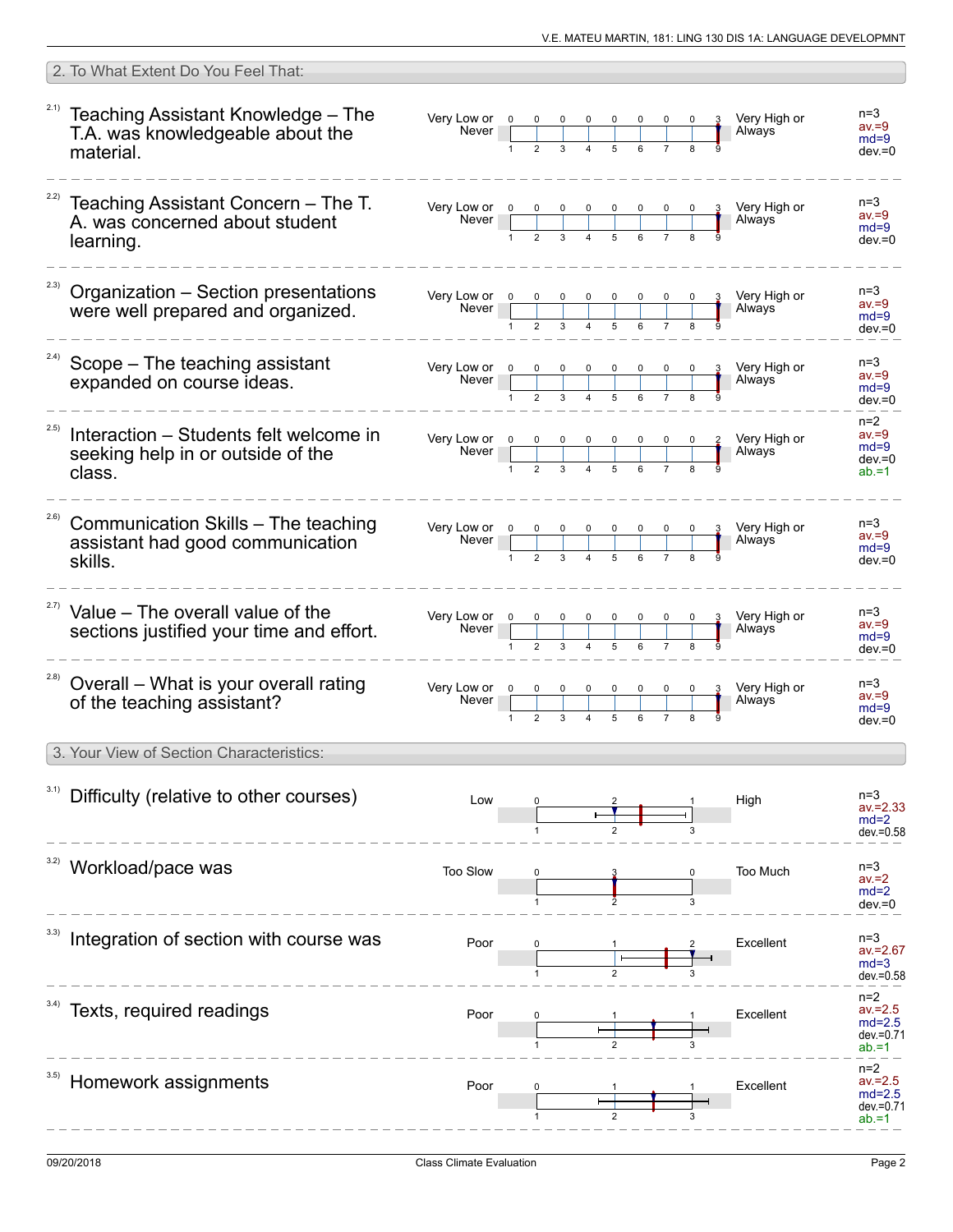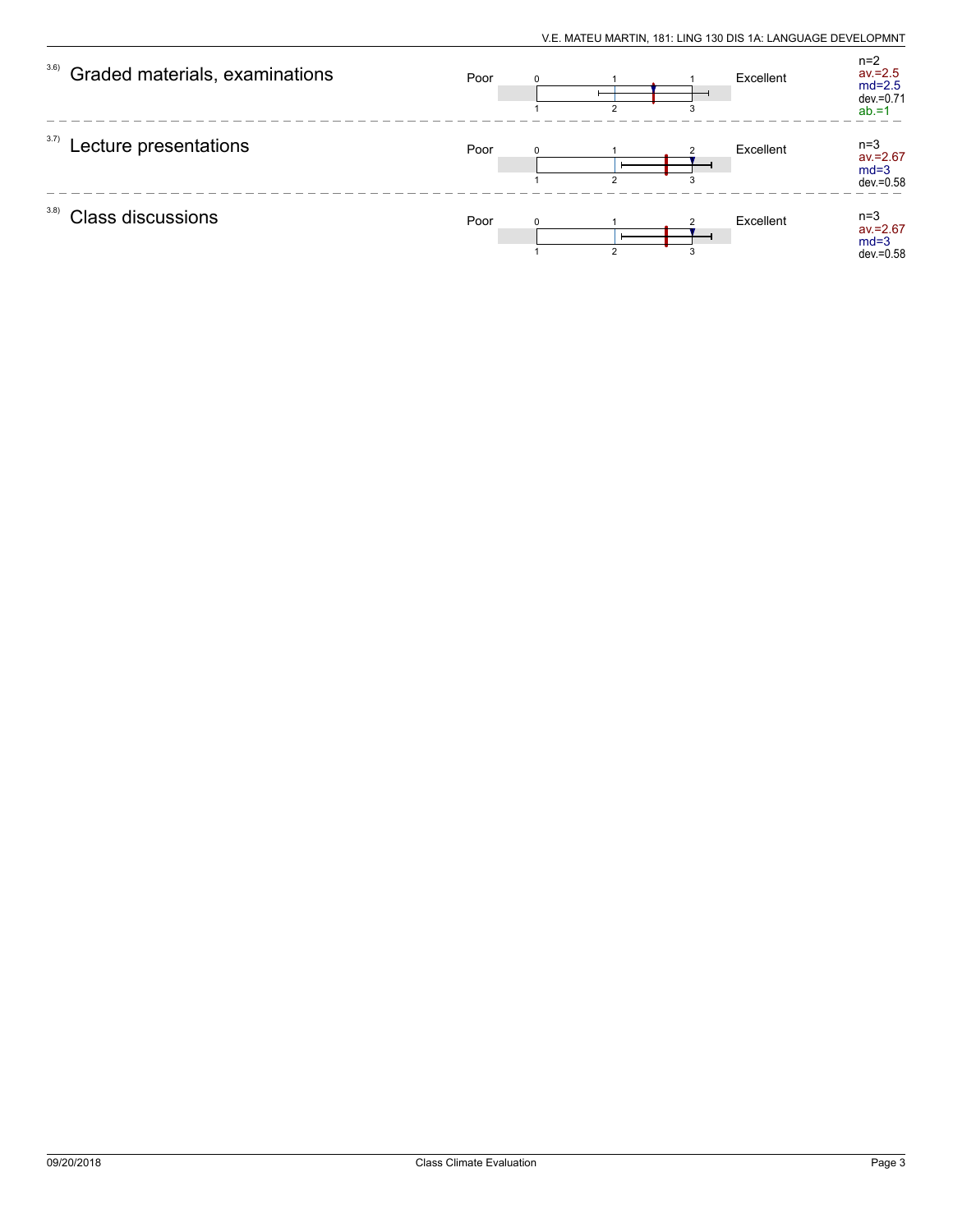## Profile

Subunit: LING

## Name of the instructor: V.E. MATEU MARTIN

Name of the course: (Name of the survey) 181: LING 130 DIS 1A: LANGUAGE DEVELOPMNT

Values used in the profile line: Mean

## 2. To What Extent Do You Feel That:

- 2.1) Teaching Assistant Knowledge The T.A. was knowledgeable about the material.
- 2.2) Teaching Assistant Concern The T.A. was concerned about student learning.
- 2.3) Organization Section presentations were well prepared and organized.
- 2.4) Scope The teaching assistant expanded on course ideas.
- 2.5) Interaction Students felt welcome in seeking help in or outside of the class.
- 2.6) Communication Skills The teaching assistant had good communication skills.
- 2.7) Value The overall value of the sections justified your time and effort.
- 2.8) Overall What is your overall rating of the teaching assistant?

3. Your View of Section Characteristics:

| Very Low or<br>Never | Very High or<br>Always <sup>®</sup> | $n=3$ | $av = 9.00$ |
|----------------------|-------------------------------------|-------|-------------|
| Very Low or<br>Never | Very High or<br>Always              | $n=3$ | $av = 9.00$ |
| Very Low or<br>Never | Very High or<br>Always              | $n=3$ | $av = 9.00$ |
| Very Low or<br>Never | Very High or<br>Always              | $n=3$ | $av = 9.00$ |
| Very Low or<br>Never | Very High or<br>Always              | $n=2$ | $av = 9.00$ |
| Very Low or<br>Never | Very High or<br>Always              | $n=3$ | $av = 9.00$ |
| Very Low or<br>Never | Very High or<br>Always              | $n=3$ | $av = 9.00$ |
| Very Low or<br>Never | Very High or<br>Always              | $n=3$ | $av = 9.00$ |
|                      |                                     |       |             |

| 3.1) Difficulty (relative to other courses) | Low      |  | High      | $n=3$ | $av = 2.33$ |
|---------------------------------------------|----------|--|-----------|-------|-------------|
| 3.2) Workload/pace was                      | Too Slow |  | Too Much  | $n=3$ | $av = 2.00$ |
| 3.3) Integration of section with course was | Poor     |  | Excellent | $n=3$ | $av = 2.67$ |
| 3.4) Texts, required readings               | Poor     |  | Excellent | $n=2$ | $av = 2.50$ |
| 3.5) Homework assignments                   | Poor     |  | Excellent | $n=2$ | $av = 2.50$ |
| 3.6) Graded materials, examinations         | Poor     |  | Excellent | $n=2$ | $av = 2.50$ |
| 3.7) Lecture presentations                  | Poor     |  | Excellent | $n=3$ | $av = 2.67$ |
| 3.8) Class discussions                      | Poor     |  | Excellent | $n=3$ | $av = 2.67$ |